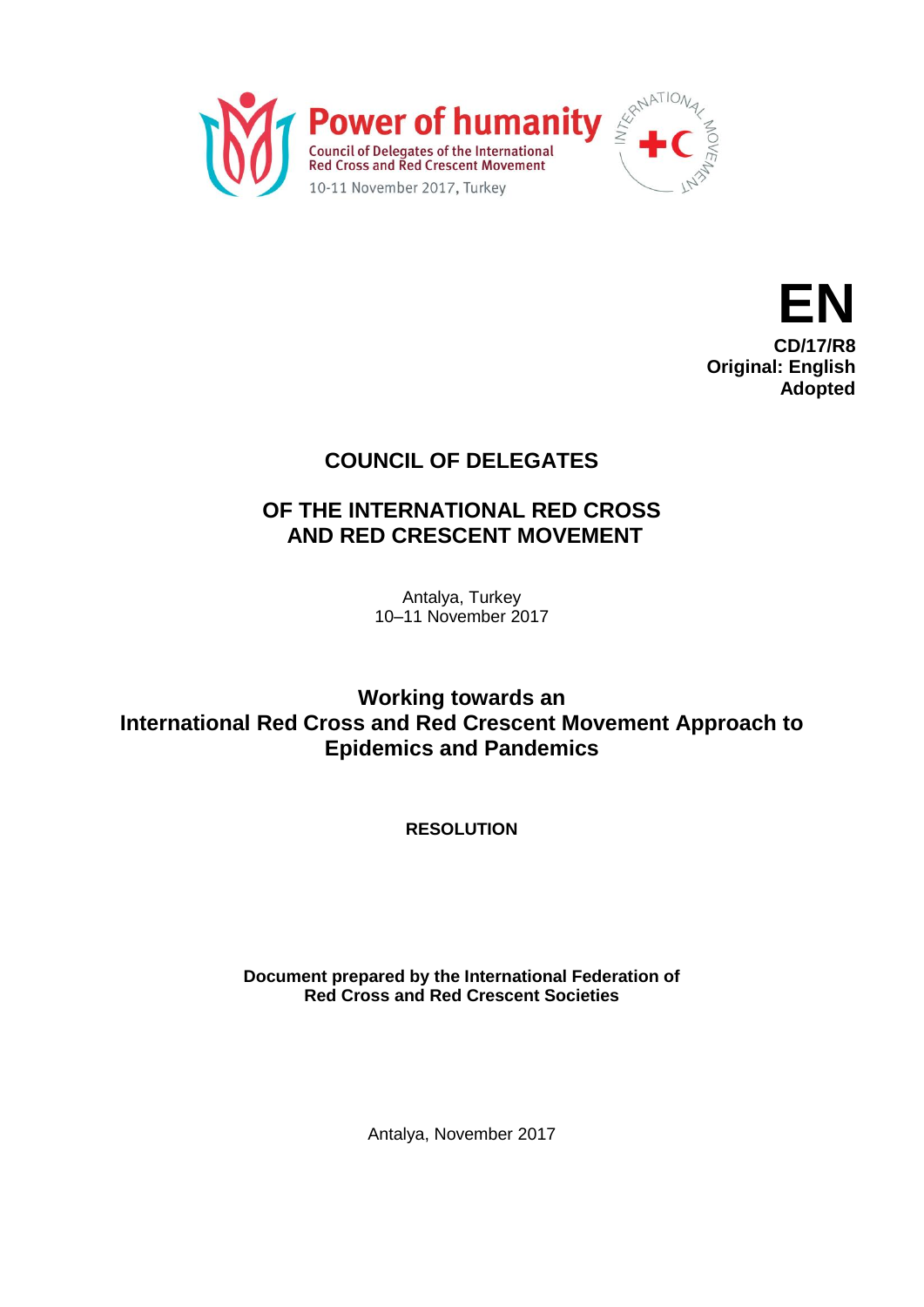## **RESOLUTION**

## **Working towards an International Red Cross and Red Crescent Movement approach to epidemics and pandemics**

The Council of Delegates,

*deeply concerned* by the urgency and scale of the threat that infectious diseases pose to local and global health security and *acknowledging* that the primary responsibility for addressing the health needs of populations rests with States,

*recalling* Resolution 2 of the 30th International Conference of the Red Cross and Red Crescent whereby States and National Societies, the latter as auxiliaries to their public authorities in the humanitarian field, enjoy a specific and distinctive partnership at all levels, entailing mutual responsibilities and benefits and based on international and national laws, in which the State and the National Society agree on the areas in which the latter supplements or substitutes for public humanitarian services,

*recalling* the commitment undertaken in Resolution 1 of the 30th International Conference of the Red Cross and Red Crescent "to strengthen health systems and develop national health plans with the involvement of National Societies, and to include the empowerment of volunteers and affected groups", also in accordance with the aspirations of the Vision for the Movement adopted by the 2015 Council of Delegates,

*recognizing with gratitude* the humanitarian work undertaken by components of the Red Cross and Red Crescent Movement in response to recent epidemics and pandemics, such as the Ebola virus outbreak, cholera and polio, and *acknowledging* the wide range of health care activities that Movement components regularly undertake to prepare for and respond to the needs of communities vulnerable to epidemics and pandemics,

*acknowledging* the commitment of States, under the International Health Regulations (IHR), to build their capacities to detect, assess and report public health events, reinforced at the 2017 World Health Assembly,

*emphasizing* the role that National Societies could play in supporting efforts to strengthen States' public health capacities in specific areas including, but not limited to, surveillance, immunization, risk communication, health workforce development and emergency response operations,

*acknowledging* that epidemic response is a core part of impartial humanitarian response and requires a multi-sectoral response beyond clinical care, the efficient coordination of which will save lives and build health resilience,

*taking into account* that epidemics most often occur in areas where health systems are weak and response is often delayed or limited due to insecurity or lack of access,

*acknowledging* the centrality of communities in securing their own health,

*resolves* as follows:

1. *requests* that Movement components plan and implement a structured, comprehensive, predictable and coordinated approach to epidemic prevention, detection, response and recovery, within countries and across borders, in order to